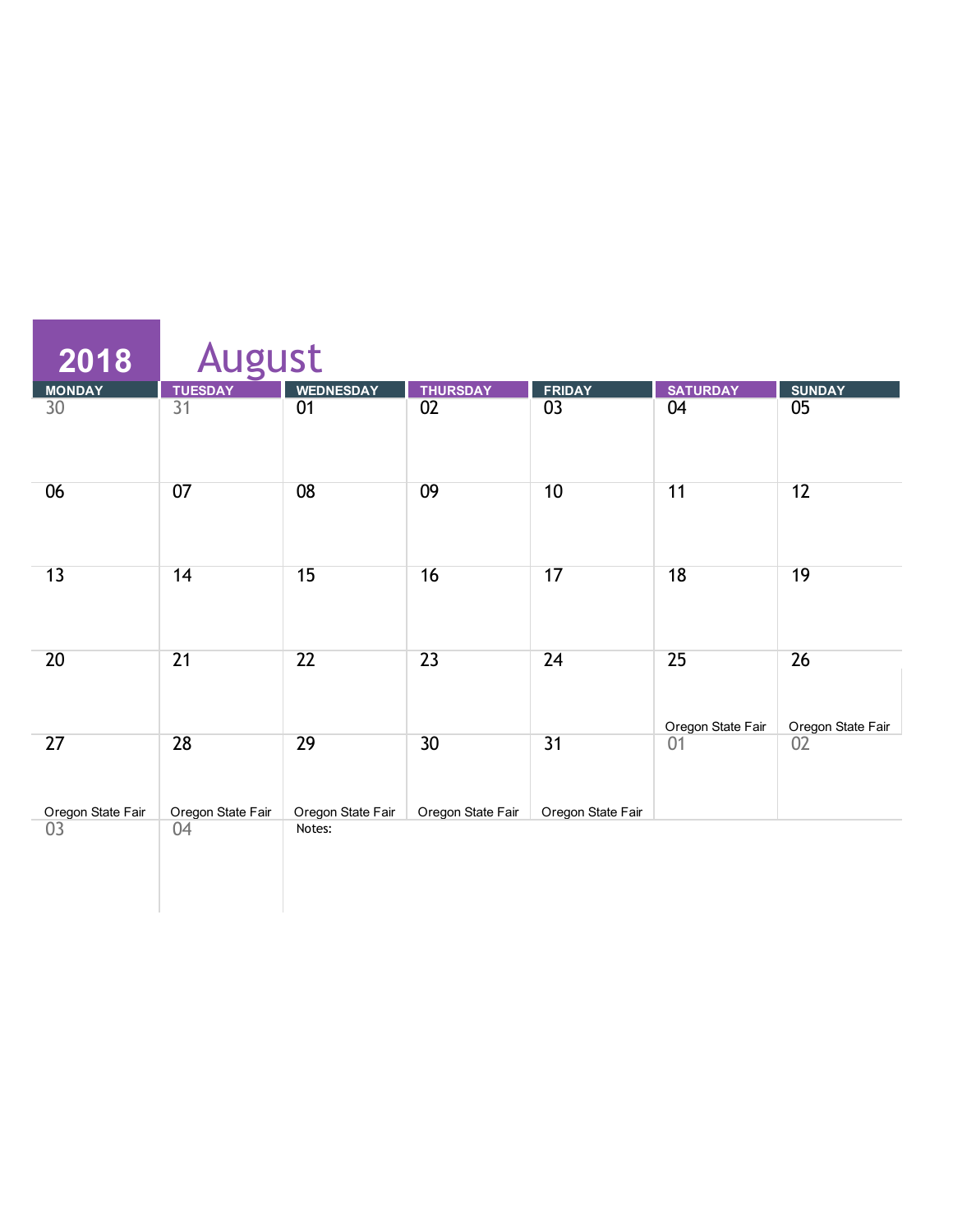| 2018                                                            |                | September                                       |                                                            |                                                                                                             |                   |                                                       |
|-----------------------------------------------------------------|----------------|-------------------------------------------------|------------------------------------------------------------|-------------------------------------------------------------------------------------------------------------|-------------------|-------------------------------------------------------|
| <b>MONDAY</b>                                                   | <b>TUESDAY</b> | <b>WEDNESDAY</b>                                | <b>THURSDAY</b>                                            | <b>FRIDAY</b>                                                                                               | <b>SATURDAY</b>   | <b>SUNDAY</b>                                         |
| 27                                                              | 28             | 29                                              | 30                                                         | $\overline{31}$                                                                                             | 01                | 02                                                    |
|                                                                 |                |                                                 |                                                            |                                                                                                             | Oregon State Fair | Oregon State Fair                                     |
| 03<br>Oregon State Fair<br><b>Labor Day</b>                     | 04             | 05                                              | 06                                                         | 07                                                                                                          | 08                | 09<br><b>Minto-Brown Park</b><br>Meterite Field Trip* |
| 10<br>Architecture - CC<br>Meterite Meeting 7pm                 | 11             | 12                                              | 13                                                         | 14                                                                                                          | 15                | 16                                                    |
| 17<br>Scoring & Judge Prints<br>for 4Cs<br>Meterite Meeting 7pm | 18             | 19                                              | 20                                                         | $\overline{21}$                                                                                             | 22                | $\overline{23}$                                       |
| 24                                                              | 25             | 26                                              | 27                                                         | 28                                                                                                          | 29                | 30                                                    |
| 01                                                              | 02             | Notes:<br>Scottish Rite Temple in Salem, Oregon | Dues are due by October: Single - \$20.00 Family - \$25.00 | 1st Meeting of 2018-19 Meterites will be the second Monday of September due to the Labor Day holiday at 7pm |                   |                                                       |

Meterite Field Trip\* Subject Change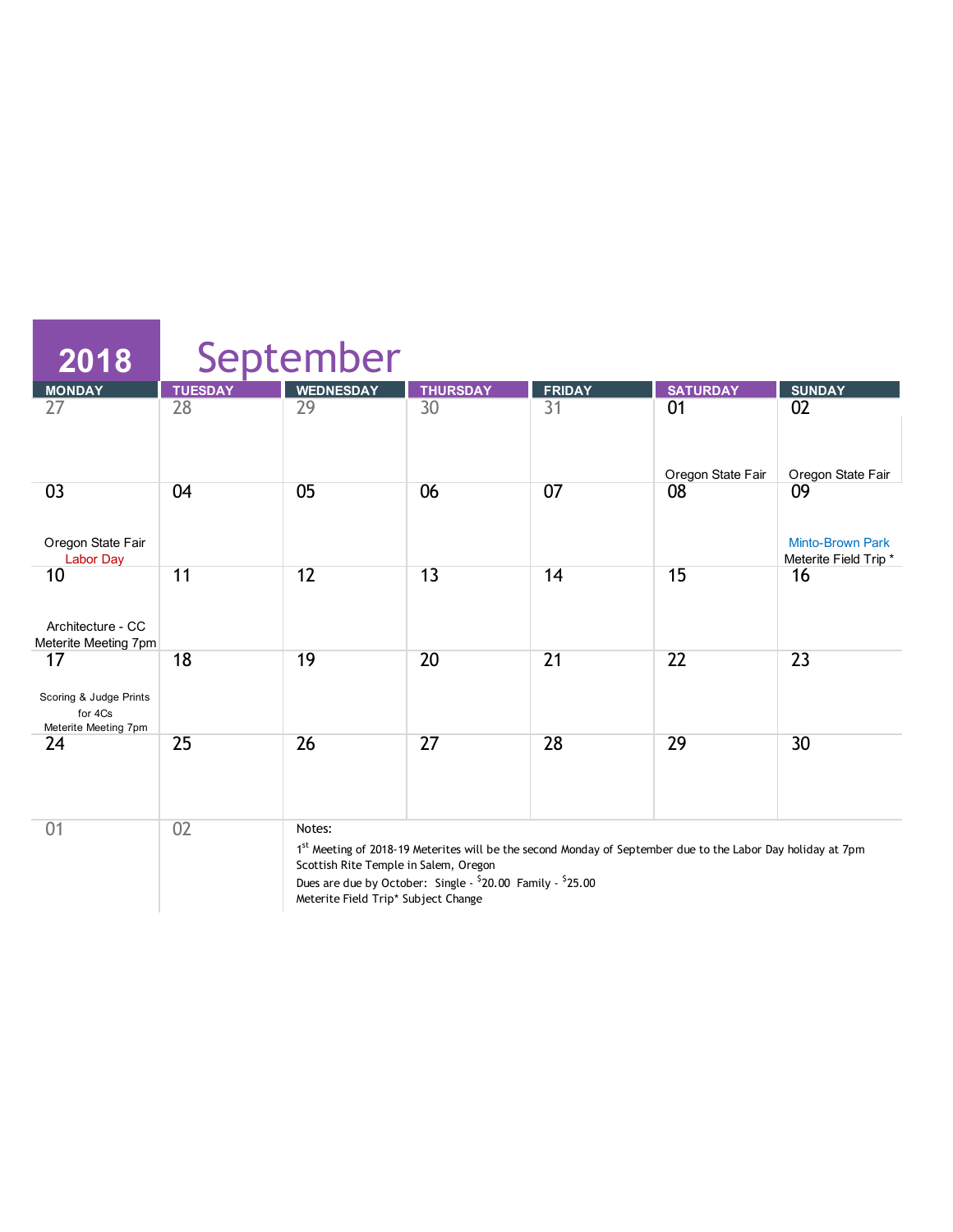| 2018                                             | October        |                                                                                    |                                                                                                                    |                 |                        |                                                                                                      |
|--------------------------------------------------|----------------|------------------------------------------------------------------------------------|--------------------------------------------------------------------------------------------------------------------|-----------------|------------------------|------------------------------------------------------------------------------------------------------|
| <b>MONDAY</b>                                    | <b>TUESDAY</b> | <b>WEDNESDAY</b>                                                                   | <b>THURSDAY</b>                                                                                                    | <b>FRIDAY</b>   | <b>SATURDAY</b>        | <b>SUNDAY</b>                                                                                        |
| 01                                               | 02             | $\overline{03}$                                                                    | 04                                                                                                                 | $\overline{05}$ | 06                     | 07                                                                                                   |
| Signs - CC<br>Meterite Meeting 7pm               |                |                                                                                    | 4C's Convention                                                                                                    | 4C's Convention | <b>4C's Convention</b> | 4C's Convention<br>North Bend, Oregon   North Bend, Oregon   North Bend, Oregon   North Bend, Oregon |
| 08<br><b>Columbus Day</b>                        | 09             | 10                                                                                 | 11                                                                                                                 | 12              | 13                     | 14<br>Meterite Field Trip*                                                                           |
| 15<br>Salem Wood Carvers<br>Meterite Meeting 7pm | 16             | 17                                                                                 | 18                                                                                                                 | 19              | 20                     | 21                                                                                                   |
| 22                                               | 23             | 24                                                                                 | 25                                                                                                                 | 26              | 27                     | 28                                                                                                   |
| 29                                               | 30             | $\overline{31}$<br><b>4C's Quarterly EID</b><br>Halloween                          | 01                                                                                                                 | 02              | 03                     | 04                                                                                                   |
| 05                                               | 06             | Notes:<br>The Mill Casino in North Bend, Oregon<br>http://columbiacameraclubs.org/ | Columbia Council of Camera Clubs Annual Convention - October 4 - 7, 2018<br>Meterite Field Trip* Subject to Change |                 |                        |                                                                                                      |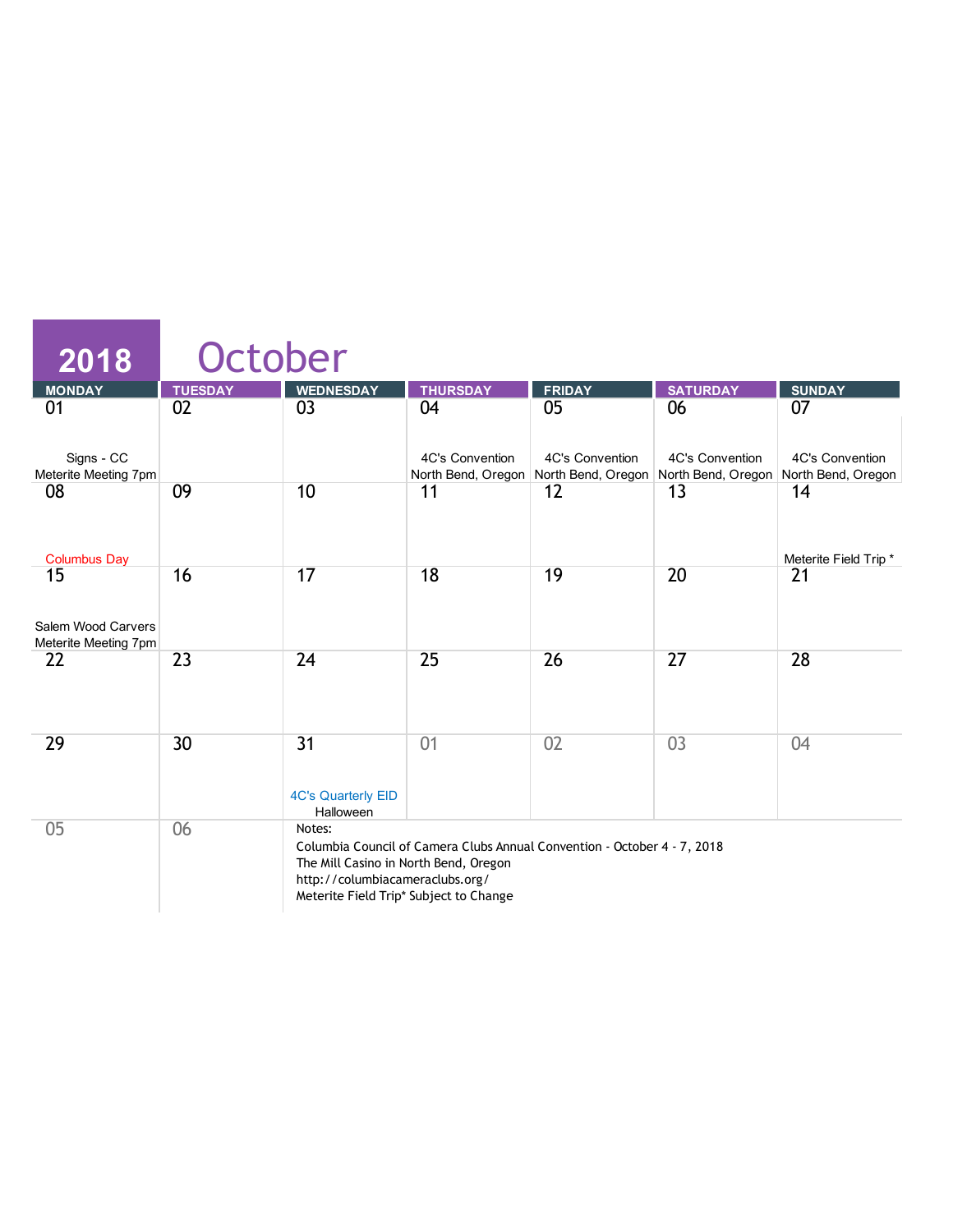| $\overline{2018}$                                                 |                | November                        |                                                                                                               |               |                                             |                                                   |
|-------------------------------------------------------------------|----------------|---------------------------------|---------------------------------------------------------------------------------------------------------------|---------------|---------------------------------------------|---------------------------------------------------|
| <b>MONDAY</b>                                                     | <b>TUESDAY</b> | <b>WEDNESDAY</b>                | <b>THURSDAY</b>                                                                                               | <b>FRIDAY</b> | <b>SATURDAY</b>                             | <b>SUNDAY</b>                                     |
| 29                                                                | 30             | $\overline{31}$                 | 01                                                                                                            | 02            | 0 <sup>3</sup><br><b>NPPNW Fall Meeting</b> | 04                                                |
| 05<br>Street Photography<br>w/people - CC<br>Meterite Meeting 7pm | 06             | 07                              | 08                                                                                                            | 09            | 10                                          | 11<br>Meterite Field Trip*<br><b>Veterans Day</b> |
| 12<br><b>Veterans Day</b><br>observed                             | 13             | 14                              | 15                                                                                                            | 16            | 17                                          | 18                                                |
| 19<br>Meterite Meeting 7pm                                        | 20             | $\overline{21}$                 | $\overline{22}$<br><b>Thanksgiving Day</b>                                                                    | 23            | 24                                          | 25                                                |
| 26                                                                | 27             | 28                              | 29                                                                                                            | 30            | 01                                          | 02                                                |
| 03                                                                | 04             | Notes:<br>http://www.nppnw.org/ | Natures Photographers of the Pacific Northwest (NPPNW) Fall Meeting<br>Meterite Field Trip* Subject to Change |               |                                             |                                                   |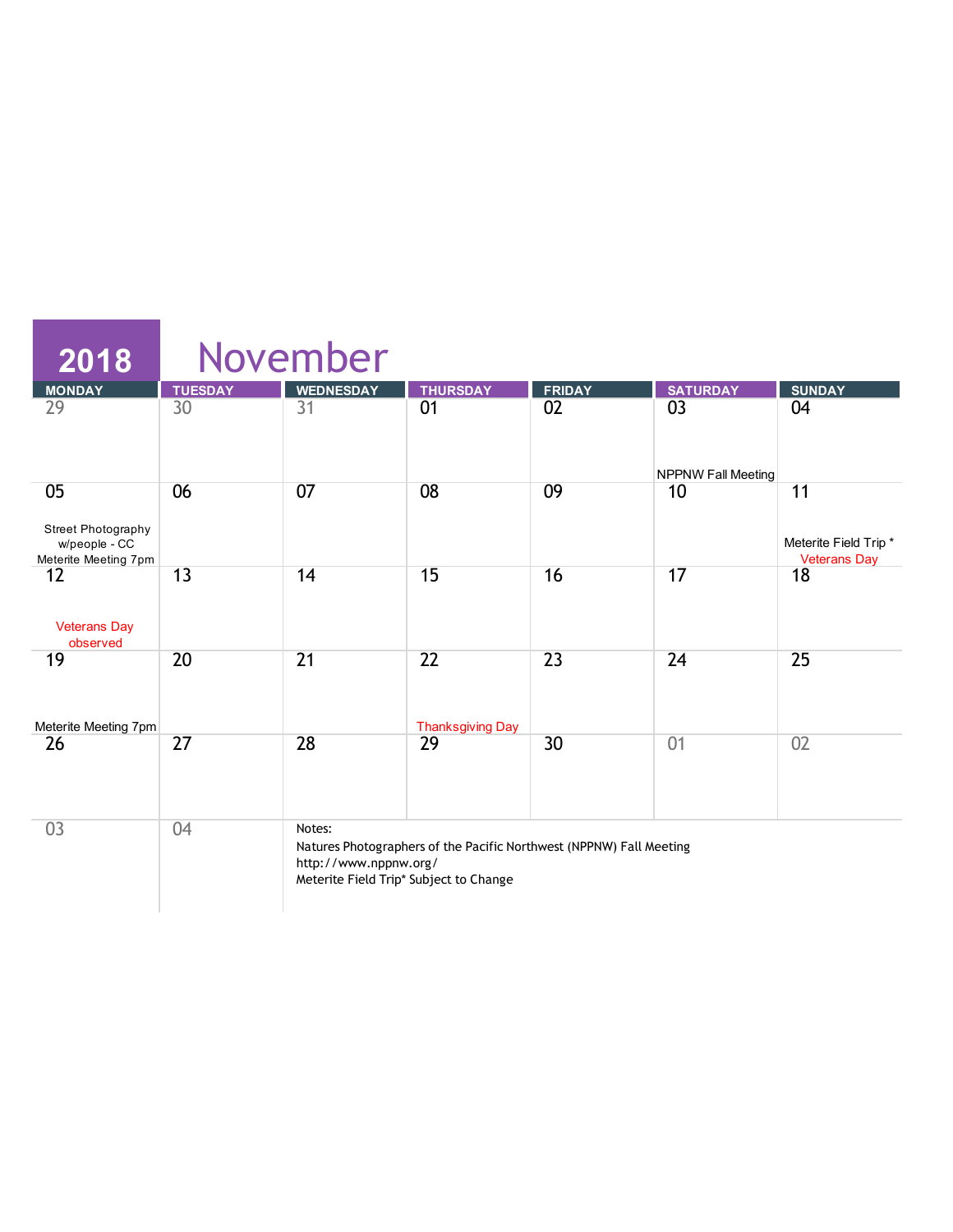| 2018                                             |                            | <b>December</b>                                  |                 |                 |                                                               |                            |
|--------------------------------------------------|----------------------------|--------------------------------------------------|-----------------|-----------------|---------------------------------------------------------------|----------------------------|
| <b>MONDAY</b>                                    | <b>TUESDAY</b>             | <b>WEDNESDAY</b>                                 | <b>THURSDAY</b> | <b>FRIDAY</b>   | <b>SATURDAY</b>                                               | <b>SUNDAY</b>              |
| 26                                               | 27                         | 28                                               | 29              | 30              | 01                                                            | 02                         |
| 03<br>Black & White - CC<br>Meterite Meeting 7pm | 04                         | 05                                               | 06              | 07              | 08                                                            | 09<br>Meterite Field Trip* |
| 10                                               | 11                         | 12                                               | 13              | 14              | 15<br>Meterite Field Trip<br><b>Illuminata Regatta</b><br>5pm | 16                         |
| 17                                               | 18                         | 19                                               | $\overline{20}$ | $\overline{21}$ | $\overline{22}$                                               | $\overline{23}$            |
| Meterite Meeting 7pm<br>24                       | 25                         | 26                                               | 27              | 28              | 29                                                            | 30 <sup>2</sup>            |
| <b>Christmas Eve</b><br>31                       | <b>Christmas Day</b><br>01 | Notes:<br>Meterite Field Trip* Subject to Change |                 |                 |                                                               |                            |
| <b>New Year's Eve</b>                            |                            |                                                  |                 |                 |                                                               |                            |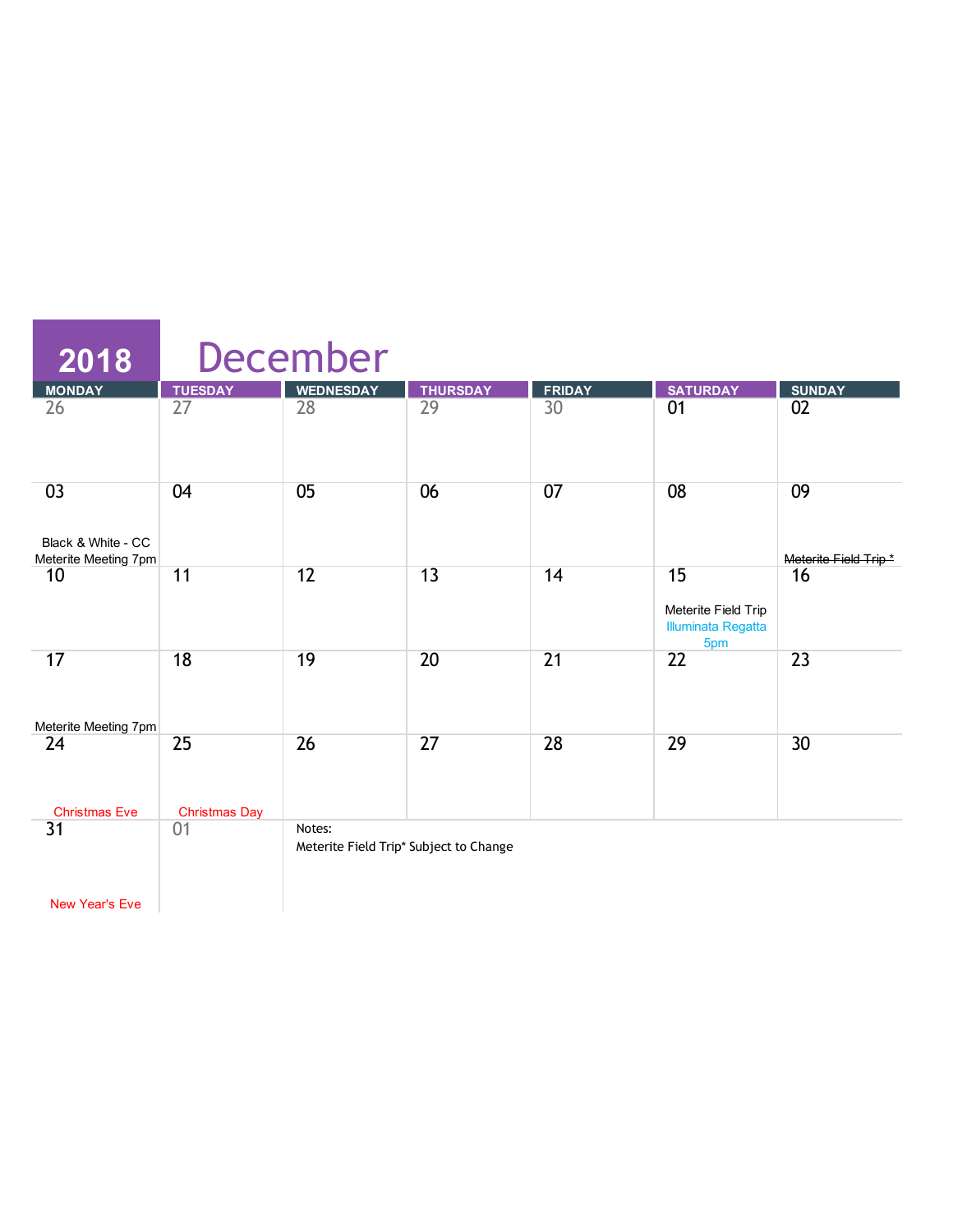| $\overline{2019}$                                          | January        |                  |                                              |               |                 |                      |
|------------------------------------------------------------|----------------|------------------|----------------------------------------------|---------------|-----------------|----------------------|
| <b>MONDAY</b>                                              | <b>TUESDAY</b> | <b>WEDNESDAY</b> | <b>THURSDAY</b>                              | <b>FRIDAY</b> | <b>SATURDAY</b> | <b>SUNDAY</b>        |
| 31                                                         | 01             | $\overline{02}$  | $\overline{03}$                              | 04            | $\overline{05}$ | 06                   |
|                                                            | New Year's Day |                  |                                              |               |                 |                      |
| 07                                                         | 08             | 09               | 10                                           | 11            | 12              | 13                   |
| After Dark - CC<br>Meterite Meeting 7pm                    |                |                  |                                              |               |                 | Meterite Field Trip* |
| 14                                                         | 15             | 16               | 17                                           | 18            | 19              | 20                   |
| 21<br>Meterite Meeting 7pm<br>Martin Luther King Jr<br>Day | 22             | 23               | 24                                           | 25            | 26              | 27                   |
| 28                                                         | 29             | 30               | $\overline{31}$<br><b>4C's Quarterly EID</b> | 01            | 02              | 03                   |
| 04                                                         | 0 <sub>5</sub> | Notes:           | Meterite Field Trip* Subject to Change       |               |                 |                      |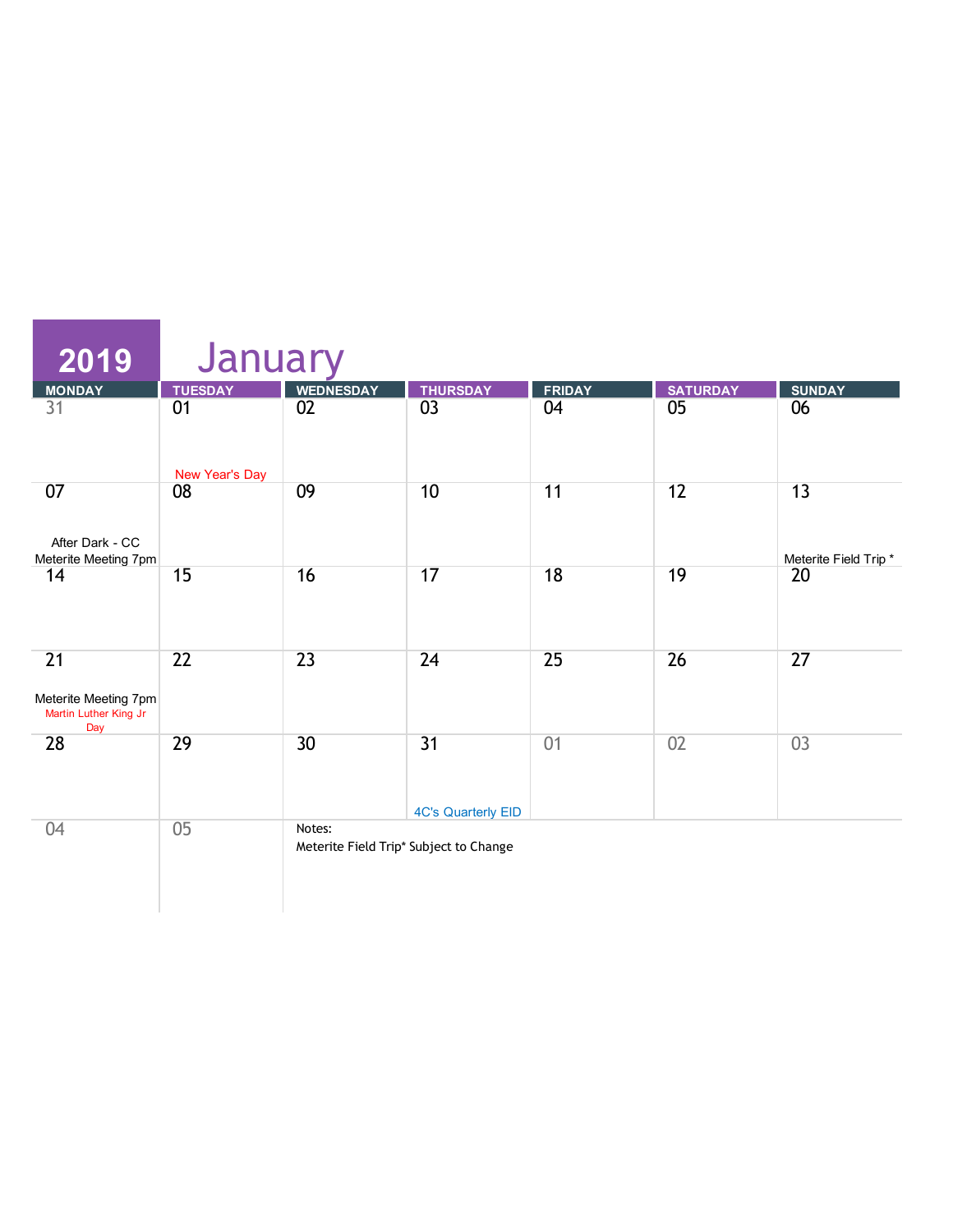| 2019                                                 | February        |                                                  |                                                          |                 |                 |                            |
|------------------------------------------------------|-----------------|--------------------------------------------------|----------------------------------------------------------|-----------------|-----------------|----------------------------|
| <b>MONDAY</b>                                        | <b>TUESDAY</b>  | <b>WEDNESDAY</b>                                 | <b>THURSDAY</b>                                          | <b>FRIDAY</b>   | <b>SATURDAY</b> | <b>SUNDAY</b>              |
| $\overline{28}$                                      | $\overline{29}$ | 30                                               | $\overline{31}$                                          | $\overline{01}$ | 02              | 03                         |
| 04<br>Transporation - CC                             | 05              | 06                                               | 07                                                       | 08              | 09              | 10                         |
| Meterite Meeting 7pm<br>11                           | 12              | 13                                               | 14<br><b>Valentine's Day</b><br><b>Oregon's Birthday</b> | 15              | 16              | Meterite Field Trip*<br>17 |
| 18<br>Meterite Meeting 7pm<br><b>President's Day</b> | 19              | $\overline{20}$                                  | $\overline{21}$                                          | 22              | $\overline{23}$ | 24                         |
| 25                                                   | 26              | 27                                               | 28                                                       | 01              | 02              | 03                         |
| 04                                                   | 05              | Notes:<br>Meterite Field Trip* Subject to Change |                                                          |                 |                 |                            |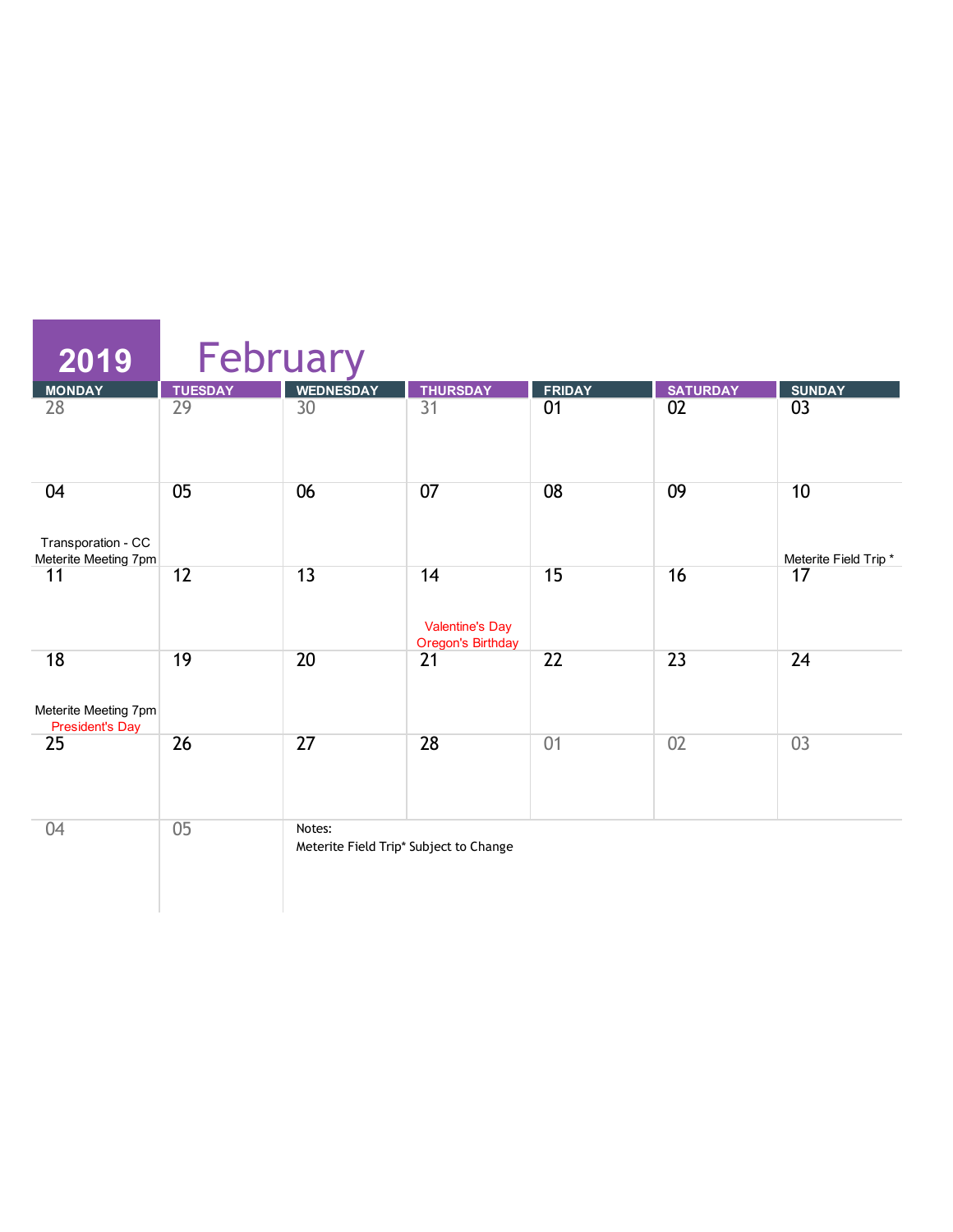| 2019                                     | March          |                  |                                        |                 |                 |                            |
|------------------------------------------|----------------|------------------|----------------------------------------|-----------------|-----------------|----------------------------|
|                                          | <b>TUESDAY</b> | <b>WEDNESDAY</b> | <b>THURSDAY</b>                        | <b>FRIDAY</b>   | <b>SATURDAY</b> | <b>SUNDAY</b>              |
| MONDAY<br>25                             | 26             | $\overline{27}$  | $\overline{28}$                        | $\overline{01}$ | $\overline{02}$ | 03                         |
| 04<br>Music - CC<br>Meterite Meeting 7pm | 05             | 06               | 07                                     | 08              | 09              | 10<br>Meterite Field Trip* |
| 11                                       | 12             | 13               | 14                                     | 15              | 16              | 17<br>St. Patrick's Day    |
| 18<br>Meterite Meeting 7pm               | 19             | 20               | $\overline{21}$                        | 22              | 23              | 24                         |
| 25                                       | 26             | 27               | 28                                     | 29              | 30              | 31                         |
| 01                                       | 02             | Notes:           | Meterite Field Trip* Subject to Change |                 |                 |                            |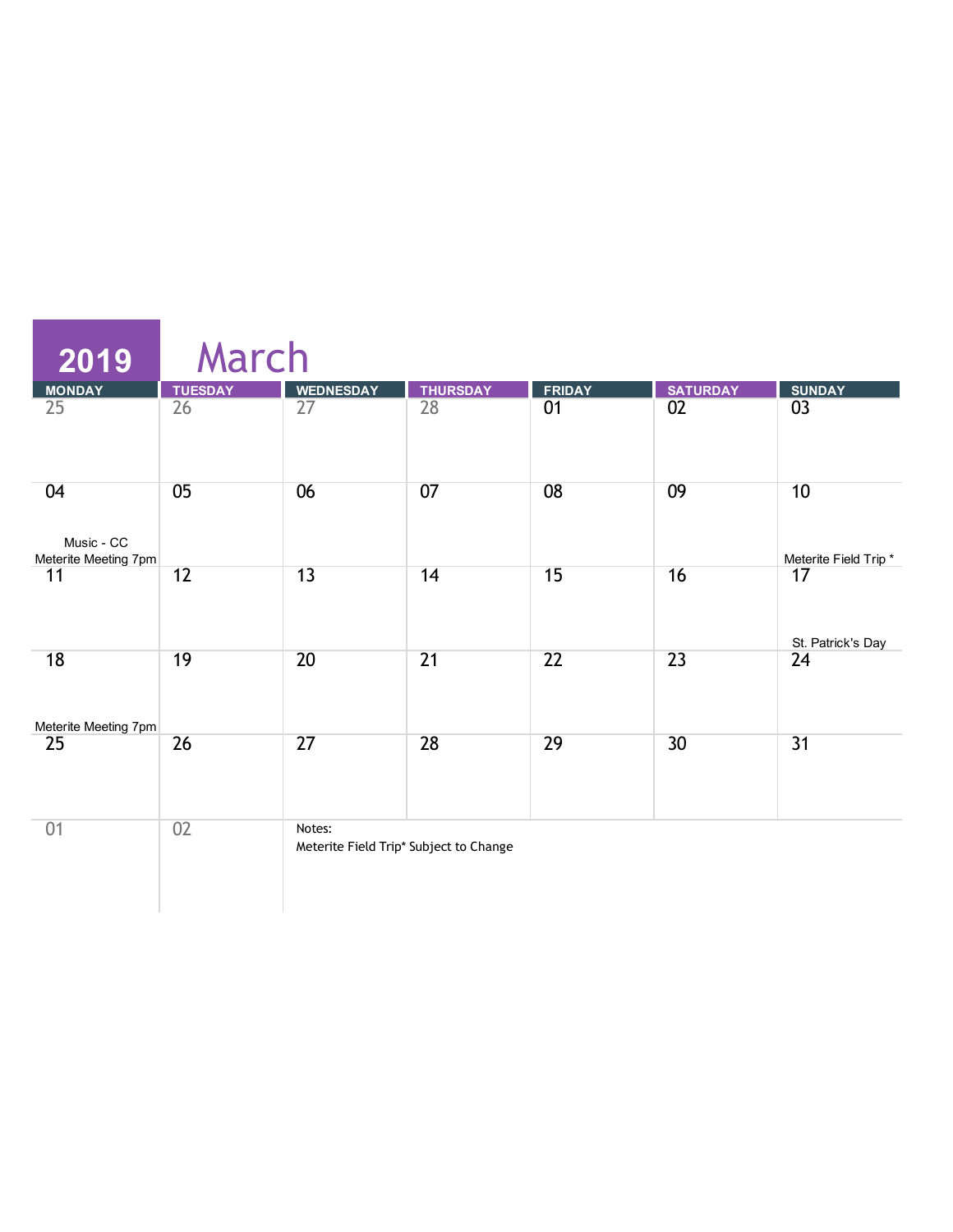| $\overline{2019}$                                        |                                 |                                 |                                                                                                                 |                |                                |                            |
|----------------------------------------------------------|---------------------------------|---------------------------------|-----------------------------------------------------------------------------------------------------------------|----------------|--------------------------------|----------------------------|
| <b>MONDAY</b>                                            | <b>TUESDAY</b>                  | <b>WEDNESDAY</b>                | <b>THURSDAY</b>                                                                                                 | <b>FRIDAY</b>  | <b>SATURDAY</b>                | <b>SUNDAY</b>              |
| 01                                                       | 02                              | 03                              | 04                                                                                                              | 0 <sub>5</sub> | 06                             | 07                         |
| Classic Elements - CC<br>Meterite Meeting 7pm            |                                 |                                 |                                                                                                                 |                | <b>NPPNW Spring</b><br>Meeting |                            |
| 08                                                       | 09                              | 10                              | 11                                                                                                              | 12             | 13                             | 14                         |
|                                                          |                                 |                                 |                                                                                                                 |                |                                | Meterite Field Trip*       |
| 15<br>4C's Momochrome<br>Judging<br>Meterite Meeting 7pm | 16                              | 17                              | 18                                                                                                              | 19             | 20                             | 21                         |
| Tax Day<br>22                                            | 23                              | 24                              | 25                                                                                                              | 26             | 27                             | <b>Easter Sunday</b><br>28 |
|                                                          |                                 |                                 |                                                                                                                 |                |                                |                            |
| 29                                                       | 30<br><b>4C's Quarterly EID</b> | 01                              | 02                                                                                                              | 03             | 04                             | 05                         |
| 06                                                       | 07                              | Notes:<br>http://www.nppnw.org/ | Natures Photographers of the Pacific Northwest (NPPNW) Spring Meeting<br>Meterite Field Trip* Subject to Change |                |                                |                            |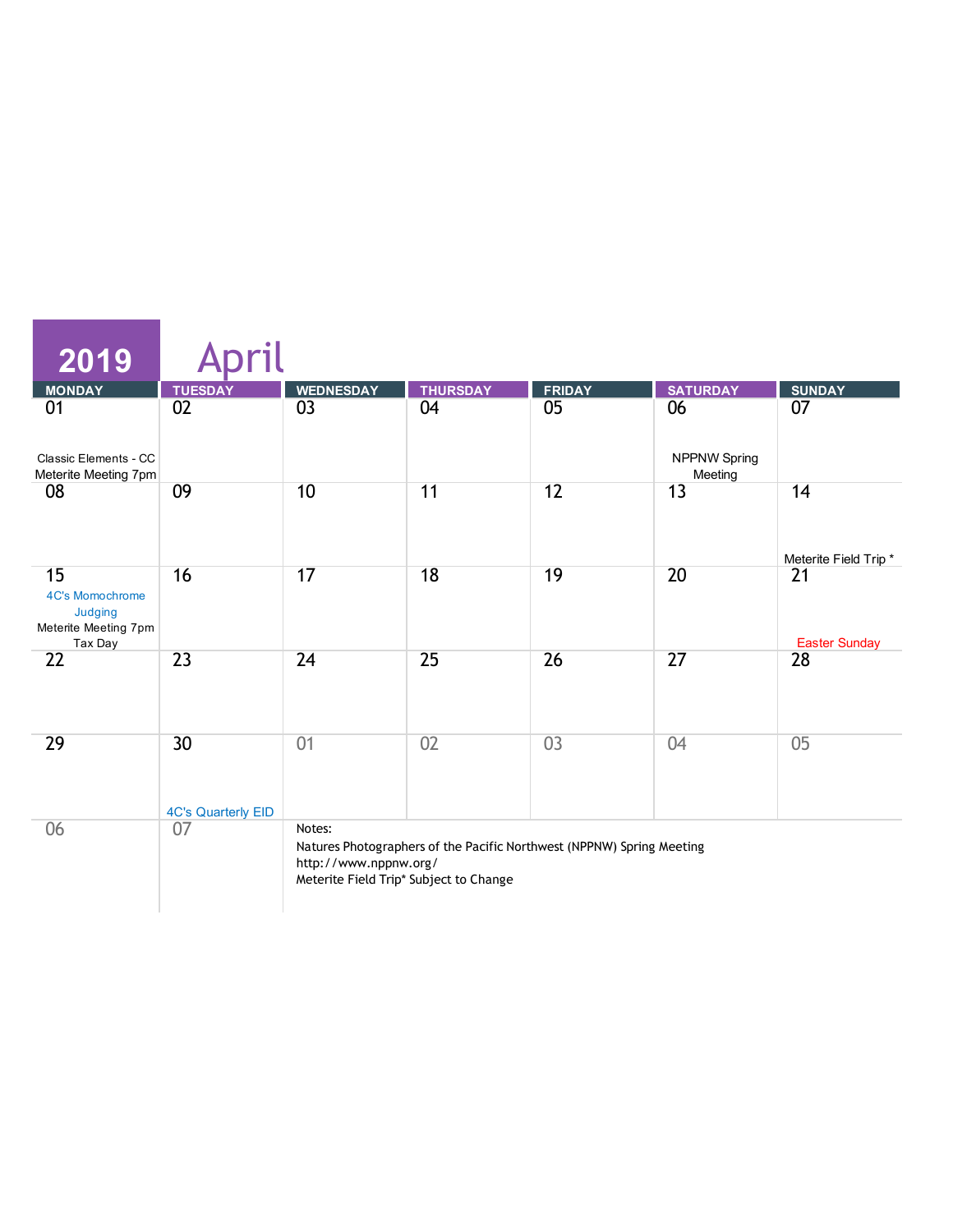| 2019                                                 | May             |                                                  |                 |                                                                                      |                 |                                            |
|------------------------------------------------------|-----------------|--------------------------------------------------|-----------------|--------------------------------------------------------------------------------------|-----------------|--------------------------------------------|
| <b>MONDAY</b>                                        | <b>TUESDAY</b>  | <b>WEDNESDAY</b>                                 | <b>THURSDAY</b> | <b>FRIDAY</b>                                                                        | <b>SATURDAY</b> | <b>SUNDAY</b>                              |
| 29                                                   | 30              | 01                                               | $\overline{02}$ | 03                                                                                   | 04              | 05                                         |
|                                                      |                 |                                                  |                 |                                                                                      |                 | Cinco de Mayo                              |
| 06<br>Graffiti & Murals - CC<br>Meterite Meeting 7pm | 07              | 08                                               | 09              | 10                                                                                   | 11              | 12<br>Meterite Field Trip*<br>Mother's Day |
| 13                                                   | 14              | 15                                               | 16              | 17                                                                                   | 18              | 19                                         |
| 20                                                   | $\overline{21}$ | $\overline{22}$                                  | $\overline{23}$ | 24                                                                                   | 25              | 26                                         |
| Meterite Meeting 7pm<br>27                           | 28              | 29                                               | 30              | $\overline{31}$                                                                      | 01              | 02                                         |
| <b>Memorial Day</b>                                  |                 |                                                  |                 |                                                                                      |                 |                                            |
| 03                                                   | 04              | Notes:<br>Meterite Field Trip* Subject to Change |                 | Last Meeting of the Meterites is a Pot Luck - Date and Location is Subject to Change |                 |                                            |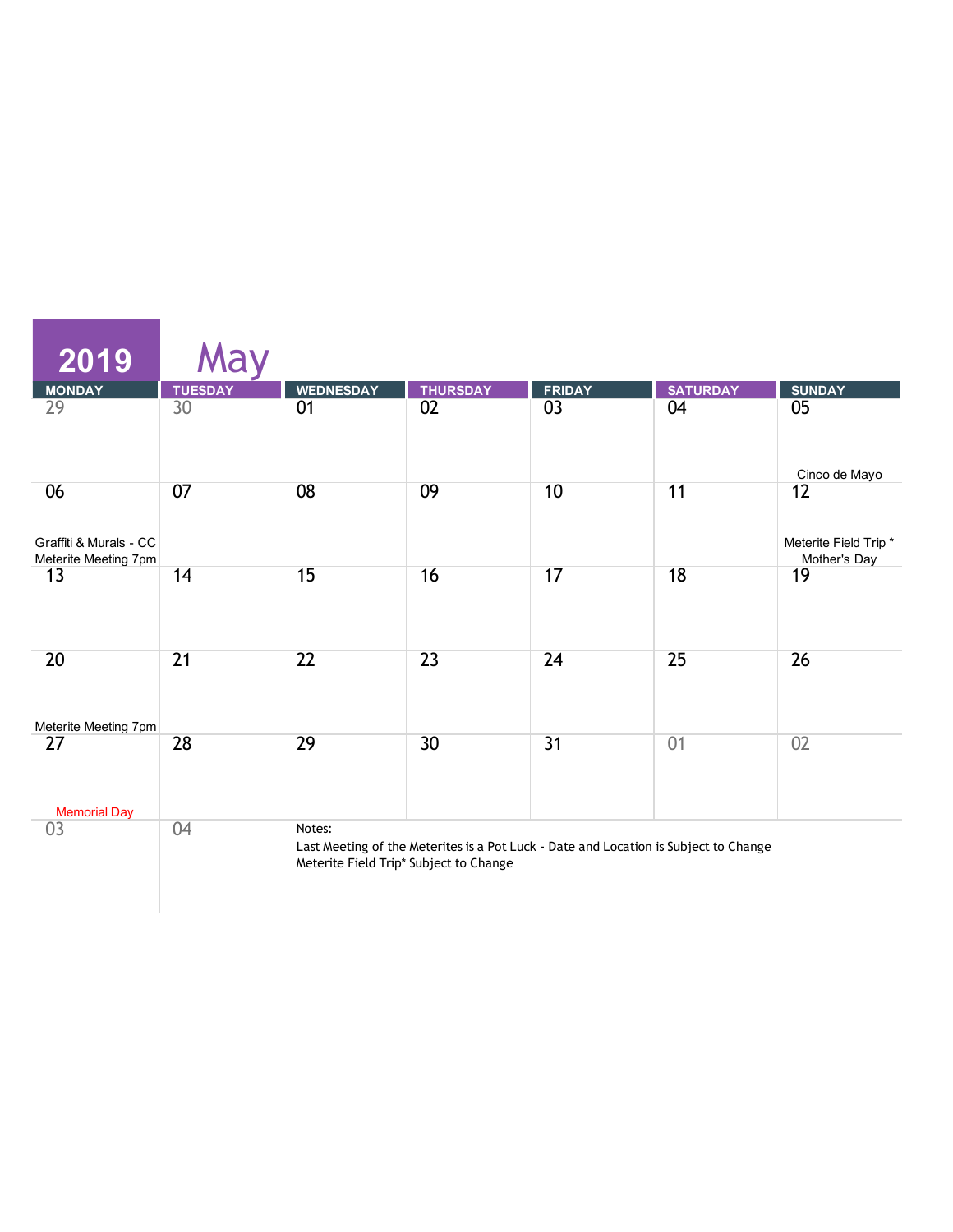| 2019         | June            |                  |                 |                 |                 |                    |
|--------------|-----------------|------------------|-----------------|-----------------|-----------------|--------------------|
|              | <b>TUESDAY</b>  | <b>WEDNESDAY</b> |                 | <b>FRIDAY</b>   | <b>SATURDAY</b> | <b>SUNDAY</b>      |
| MONDAY<br>27 | $\overline{28}$ | $\overline{29}$  | THURSDAY<br>30  | $\overline{31}$ | $\overline{01}$ | $\overline{02}$    |
| 03           | 04              | 05               | 06              | 07              | $\overline{08}$ | 09                 |
| 10           | 11              | 12               | $\overline{13}$ | 14              | 15              | 16<br>Father's Day |
| 17           | $\overline{18}$ | 19               | $\overline{20}$ | $\overline{21}$ | $\overline{22}$ | $\overline{23}$    |
| 24           | 25              | 26               | $\overline{27}$ | 28              | 29              | $\overline{30}$    |
| 01           | 02              | Notes:           |                 |                 |                 |                    |